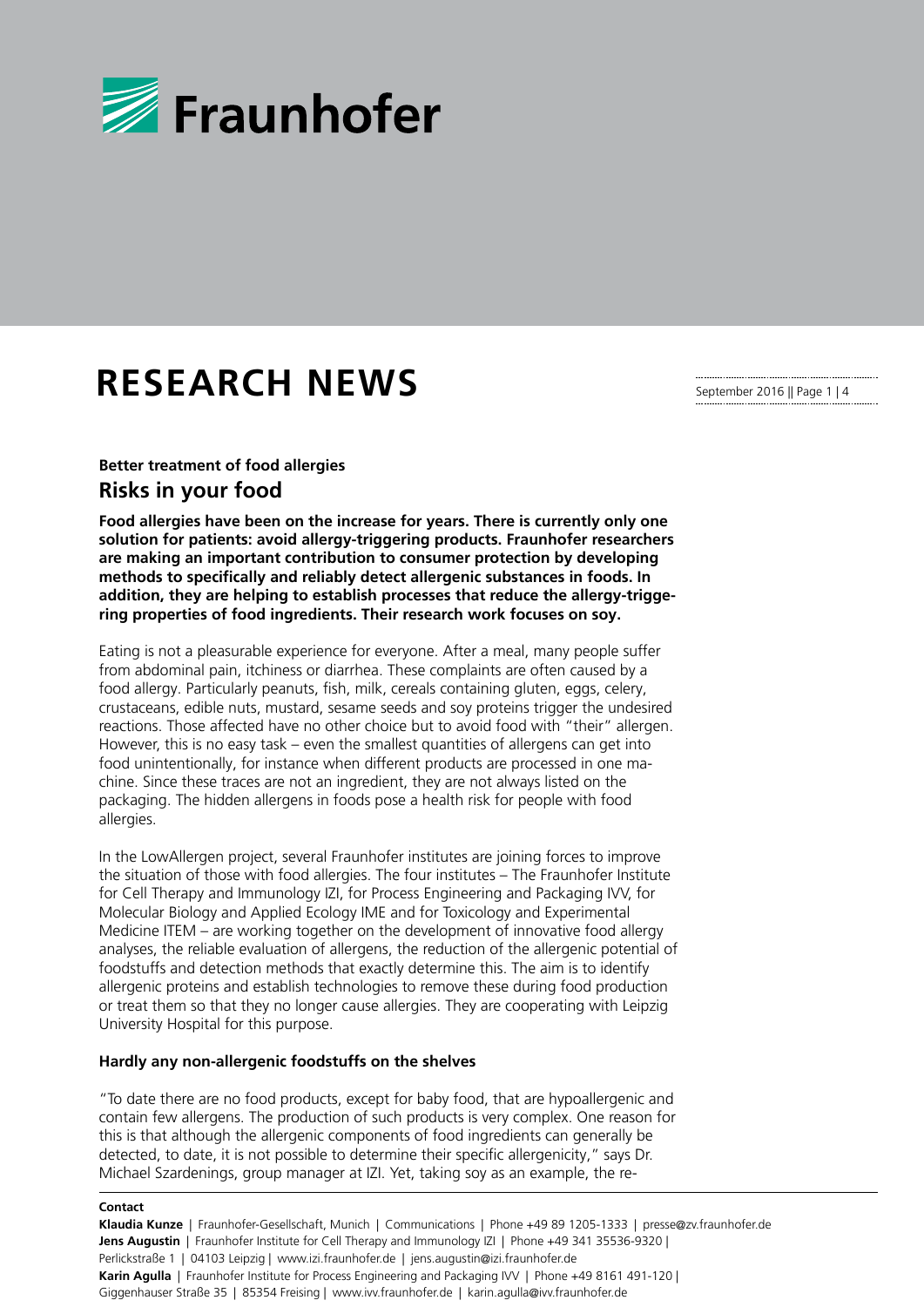

searcher and his team have now succeeded in doing exactly this. "The human body can develop antibodies against all kinds of foreign substances. According to our findings, in the case of soy, this occurs in more places in the allergenic proteins than expected." Now the scientists have established a method that can be used to identify the allergenic components/regions of proteins recognized by the patient's antibodies – experts call these epitopes – directly in the antibodies in the blood serum. "Antibodies activated in a person with an allergy are directed against specific molecular sections of the allergens. Patients react to these molecular sections, known as epitopes. We were able to identify 374 allergy-relevant epitopes," said the subproject manager. To this end, the researchers analyzed 50 blood sera of patients with a soy allergy. During the process, they used a peptide phage display refined at the institute, a method which, among other things, is used for studying proteins and for clarifying antibody interactions.

#### **Soy proteins that trigger fewer allergies**

In addition, colleagues at Fraunhofer IVV in Freising showed that soy proteins can be modified so that they are less allergenic. Soy protein isolates were produced and modified using a wide variety of methods. Various heating methods were applied, such as treatment with plasma, pulsed UV light, gamma radiation and high pressure as well as chemical, enzymatic and fermentative processes. Scientists were able to extract soy protein ingredients with especially low immune reactivity, particularly via the combination of enzymatic hydrolysis and a microbial fermentation. "Enzymatic hydrolysis aims to reduce the epitopes, the allergenic components of the proteins. Special epitopes, known as conformational epitopes, can also be eliminated through the folding and unfolding of the protein structure or the amino acid sequence of the proteins is destroyed," explains Dr. Peter Eisner, a scientist at Fraunhofer IVV and project coordinator. The soy proteins produced in this manner also have improved sensory properties, including better taste. "We have already filed a patent application for the production of hypoallergenic protein preparations," says Eisner.

#### **New allergy test – a drop of blood suffices**

Through the FoodAllergen project, the scientists want to build on their research results and apply established methods to other food allergies. To continue improving patient diagnostics, Fraunhofer researchers at IVV, IZI and IME are planning to examine the sera of allergy sufferers on a large scale in cooperation with Leipzig University Hospital. One aim is a biobank with more than 500 sera of those affected. "We are working on a test that will enable a broad range of food allergies to be detected with just one drop of the patient's blood," according to Szardenings. This would also allow for better detection of cross reactions that typically occur in the skin test– known as the prick test – used in medical practices and that cannot be separated. For example, if someone is allergic to birch pollen, his or her antibodies often react to soy proteins. This means the prick test finding would be positive although the person concerned is not actually

#### **RESEARCH NEWS**

September 2016 || Page 2 | 4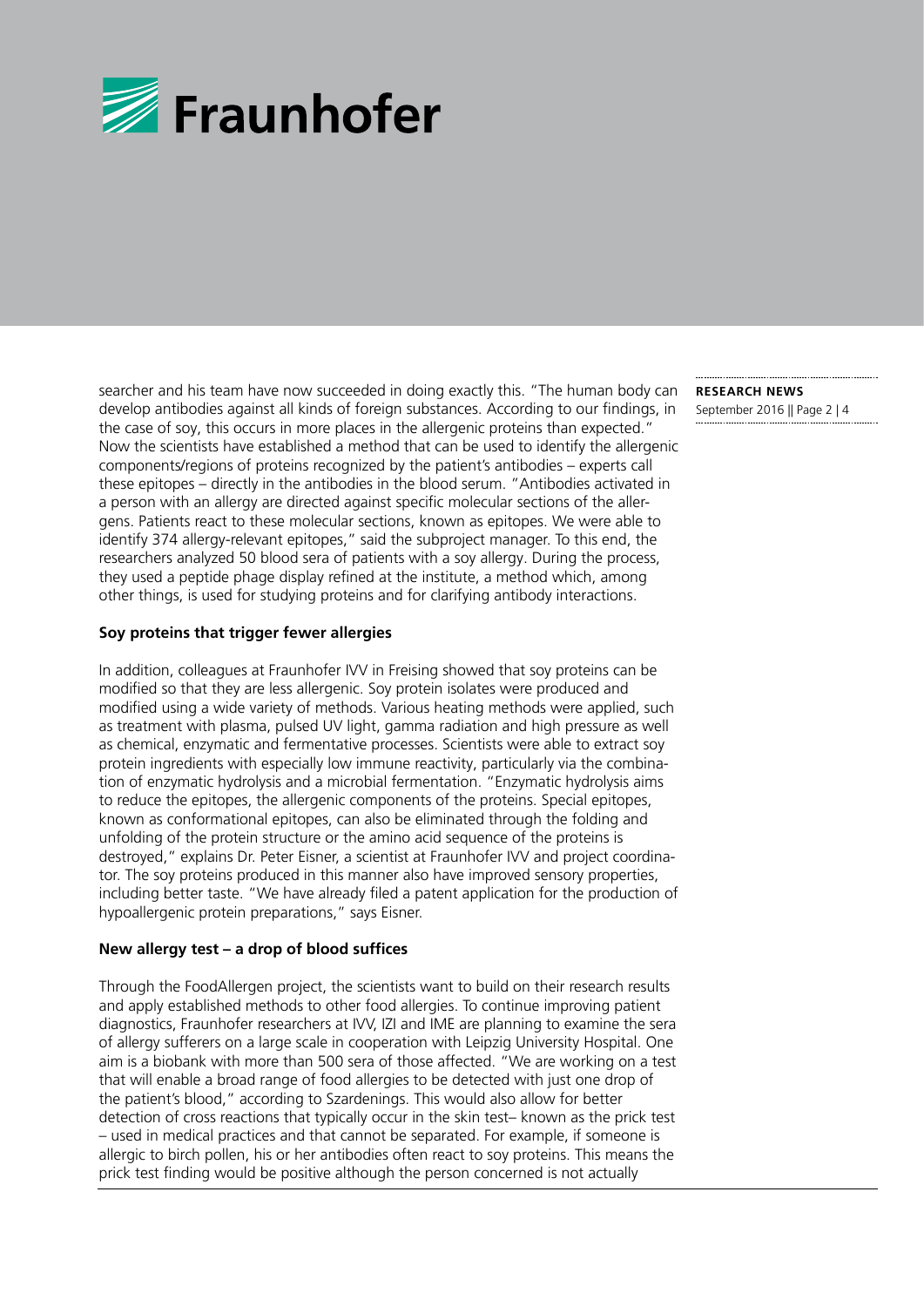

allergic to soy. "With our test, one can precisely determine whether there is a risk of a soy allergy. It could even be evaluated immediately at the medical practice," says Szardenings. Another idea from the researchers is to combine the evaluation with an app in the future. "A person takes a photo of the test with his smartphone. He receives the result shortly after via the app, which is connected with the evaluation software." The FoodAllergen project was launched in the spring of 2016 and runs until March 2019. The Fraunhofer Future Foundation is sponsoring the project with a sum of EUR 6.6 million.

#### **How an allergy develops**

An allergy is a misdirected immune response. A harmless substance is initially perceived to be "foreign" to the body – as an antigen – and antibodies are formed in the process. In most people, the protein/antigen in the foodstuff concerned initiates the formation of antibodies but not an allergic reaction. In the worst case, however, the body forms special IgE antibodies that originally served to ward off parasites. Repeated contact with the allergenic substance triggers the allergic reaction through these already formed IgE antibodies that are bound to certain cells of the immune system – the mast cells. The mast cells then release inflammatory messengers such as histamine that cause the actual, commonly known allergic reactions in the patient's body.

#### **LowAllergen project**

#### **Tasks of the Institutes**

- Fraunhofer Institute for Process Engineering and Packaging IVV, Freising: Coordinating the project; producing soy proteins, modifying and characterizing proteins
- Fraunhofer Institute for Cell Therapy and Immunology IZI, Leipzig: Building up a sera bank; identifying and validating allergy-relevant epitopes; producing antibodies against allergenic epitopes and allergen detection assays based on this
- Fraunhofer Institute for Molecular Biology and Applied Ecology IME, Aachen: Producing protein standards (recombined allergens) for allergy and food diagnostics
- Fraunhofer Institute for Toxicology and Experimental Medicine ITEM, Hannover: De novo sequencing of low abundance antibodies using mass spectrometry

## **RESEARCH NEWS**

September 2016 || Page 3 | 4